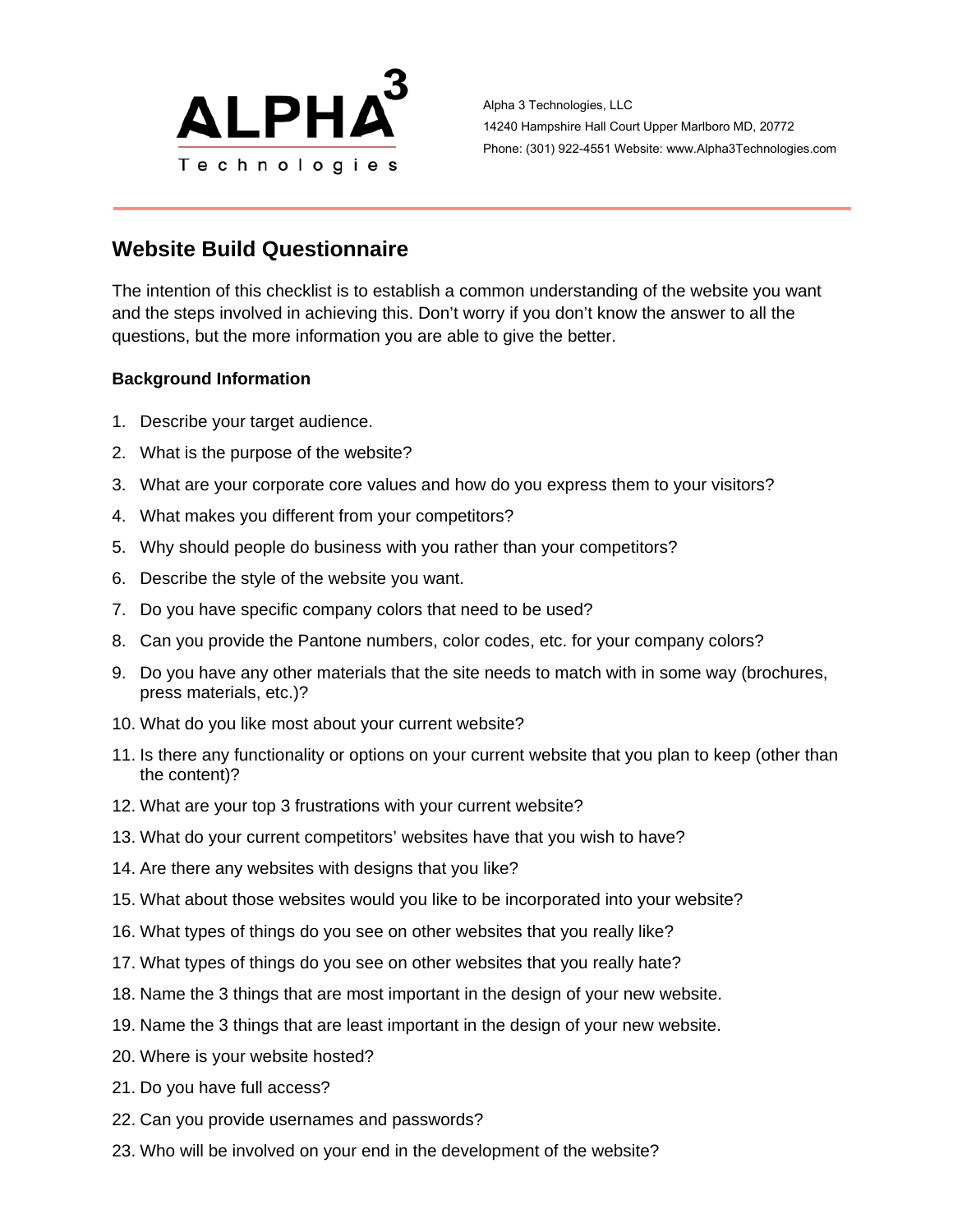- 24. Who or how will you be managing website upkeep?
- 25. Do you have a budget you are trying to meet?

## **Scope & Specs**

- 27. Does your current web host meet all your new website's needs (space, bandwidth, databases, etc.)?
- 28. Do you plan on or need to move to a new host provider?
- 29. Do you need help finding the right web host?
- 30. Do you already have a URL you plan to use?
- 31. If not, do you need help selecting and registering a good URL?
- 32. Do you have a logo you plan to use or will one need to be created?
- 33. If you have one, can you provide the original artwork files?
- 34. Will you need a favicon created?
- 35. Do you have a tagline you wish to use or do you need help creating one for your site?
- 36. Do you have a completed site architecture for the new website or will this be part of the scope of work?
- 37. How many pages will the finished website be (estimated)?
- 38. Do you have any page wireframes (page designs) ready or will those need to be produced as part of the scope of work?
- 39. Do you have the content for the website or will content creation be a part of the scope of work?
- 40. How many pages of content will need to be developed?
- 41. Do you or your team need training for making website updates, content publishing guidelines, etc.?
- 42. What types of actions do you want your visitors to take on your website?
- 43. Do you have any specific photos you plan to use?
- 44. Do you have full rights to those files?
- 45. Can you provide hi-res files to us?
- 46. Will we need to find and/or create any images for the website?
- 47. Will video or audio be a part of the new website?
- 48. Can you provide us the proper files or is creation of this content part of the scope of work?
- 49. Do you have any other media or PDF documents that need to be incorporated, or will any need to be created?
- 50. Do you require your site to be mobile friendly (responsive design)?
- 51. Do you have any specific mobile requirements?
- 52. Does your site need a blog or a forum?
- 53. Do you need any social media features built in (tweet, like, +1, share, etc.)?
- 54. Do you use a third party for any part of subscription content delivery and/or payment?